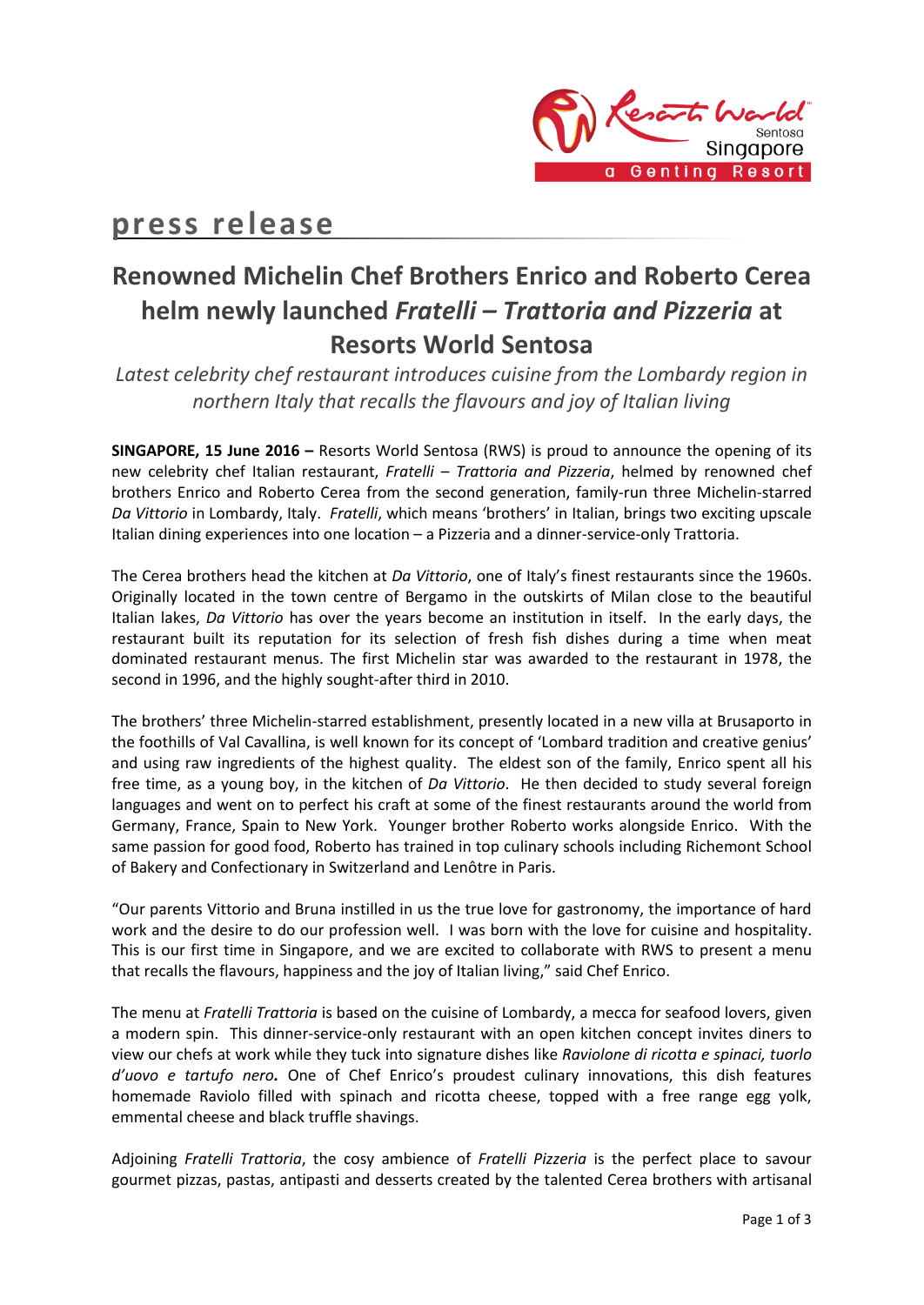ingredients. The menu includes handmade pizzas baked in a wood-fired oven, like the *Baccalà Pizza topped with tomato sauce, mozzarella cheese, potato mousse, cured cod fish Baccalà and basil pesto sauce;* and *Bianca Pizza with Puglia's Soft Burrata from the "Artigiana" Cheese Factory and 20 months aged Parma Ham from "Pio Tosini". Other must tries include Gnocchetti di patate alla Piemontese,* a dish of handmade potato "Gnocchetti" served in a garlic scented butter emulsion, 20 months aged Italian Parmigiano Reggiano DOP cheese espuma and vine tomato sauce.

Located conveniently at Festive Walk, right outside Hotel Michael, *Fratelli – Trattoria and Pizzeria* accommodates 164 diners and features a collection of premium Italian wines, perfect to complement the dining experience.

*Fratelli Pizzeria* is open for breakfast from 7.30am to 10.30am and lunch from 12.00pm to 2.30pm. It is open for pizzas from 2.30pm to 6pm on Saturdays, Sundays and Public Holidays. Dinner service is from 6.00pm to 10.30pm. *Fratelli Trattoria* is open for dinner from 6.00pm to 10.30pm. Both *Fratelli Trattoria* and *Fratelli Pizzeria* are closed on Tuesdays.

For reservations and enquiries, please call +65 6577 6688 or emai[l fratelli@RWSentosa.com.](mailto:fratelli@RWSentosa.com)

- End -

### **ABOUT RESORTS WORLD SENTOSA**

Resorts World Sentosa (RWS), Asia's ultimate destination resort, is located on Singapore's resort island of Spanning 49 hectares, RWS is home to key attractions including the region's first-and-only Universal Studios theme park, S.E.A. Aquarium (one of the world's largest aquariums), Adventure Cove Waterpark and Dolphin Island. Other attractions include a Maritime Experiential Museum, an award-winning destination spa, a casino, six unique hotels, the Resorts World Convention Centre, celebrity chef restaurants, and specialty retail outlets. The resort also offers world-class entertainment, from original resident productions to concerts and public shows such as the Crane Dance and the Lake of Dreams. RWS has been named "Best Integrated Resort" since 2011 for five consecutive years at the TTG Travel Awards which recognises the best of Asia-Pacific's travel industry.

RWS is wholly owned by Genting Singapore, a company of the Genting Group. For more information, please visi[t www.rwsentosa.com.](http://www.rwsentosa.com/)

**1 / ResortsWorldatSentosa B o @rwsentosa Www.rwsentosablog.com** 

### **MEDIA CONTACTS**

**Resorts World Sentosa** Felicia Boey Tel: + 65 6577 9755 Email: [felicia.boey@rwsentosa.com](mailto:felicia.boey@rwsentosa.com)

**Ogilvy Public Relations (for Resorts World Sentosa)** Jacqueline Cai Tel: +65 6213 9974 Email[: jacqueline.cai@ogilvy.com](mailto:jacqueline.cai@ogilvy.com)